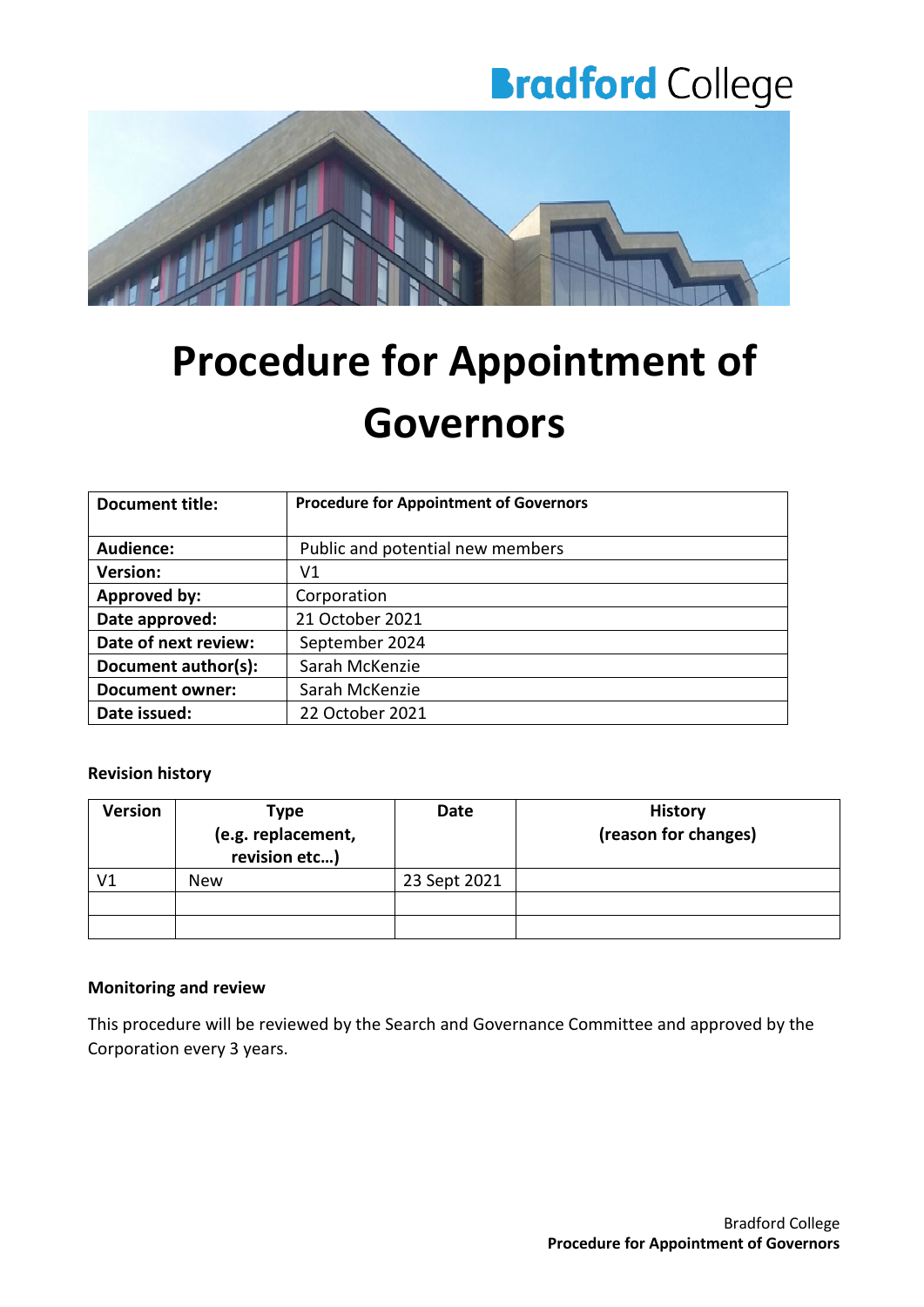## **1. GENERAL**

- 1.1 With the exception of Staff and Student Governors, Governors will only be appointed by the Corporation following a recommendation from the Search & Governance Committee.
- 1.2 All appointments will be made in accordance with the Instrument and Articles of Government.
- 1.3 The procedure for filling vacancies will follow an open and transparent process and will pay due regard to the principles and law relating to Equality & Diversity.

# **2. THE PROCESS FOR APPOINTMENT**

- 2.1 Where a vacancy (other than for a Staff or Student Governors) arises or is due to arise, the Search & Governance Committee will look at the immediate and future needs of the College and the current skills mix of the Corporation, seeking to identify any gaps in experience or expertise and to ensure appropriate balance in terms of diversity.
- 2.2 Potential candidates will then be sought by various means as decided by the Committee and depending on the particular circumstances and sector background/professional skills being sought. These may include:
	- advertising and PR articles (locally, nationally or in specialist journals as appropriate)
	- targeted mail-shots
	- personal nomination (by existing Governors or stakeholder organisations and others)
	- consultation with local business organisations/businesses/networks, local authorities and other public sector organisations, community groups or other appropriate organisations likely to employ, represent or know of people with the skills and experience required.
- 2.3 The process for selection will be as follows: -
- 2.3.1 All prospective applicants/ nominees will be sent a pack with information on:
	- **the College**
	- becoming a governor
	- the role and responsibilities of the Corporation
- 2.3.2 Prospective applicants/nominees will be asked to submit their CV and a covering letter.
- 2.3.3 Where there is more than one candidate a shortlist will be drawn up based on the skills needs identified.
- 2.3.4 Prospective candidates will be invited to meet with at least two members of the Search & Governance Committee. The purpose of the meeting will be to confirm that the candidates:
	- have the requisite skills and experience;
	- have a keen interest in FE and the work of the College;
	- understand the role, responsibilities and level of commitment and time needed to make a worthwhile contribution to the Corporation; and
	- are willing and able to commit sufficient time and energy to the role.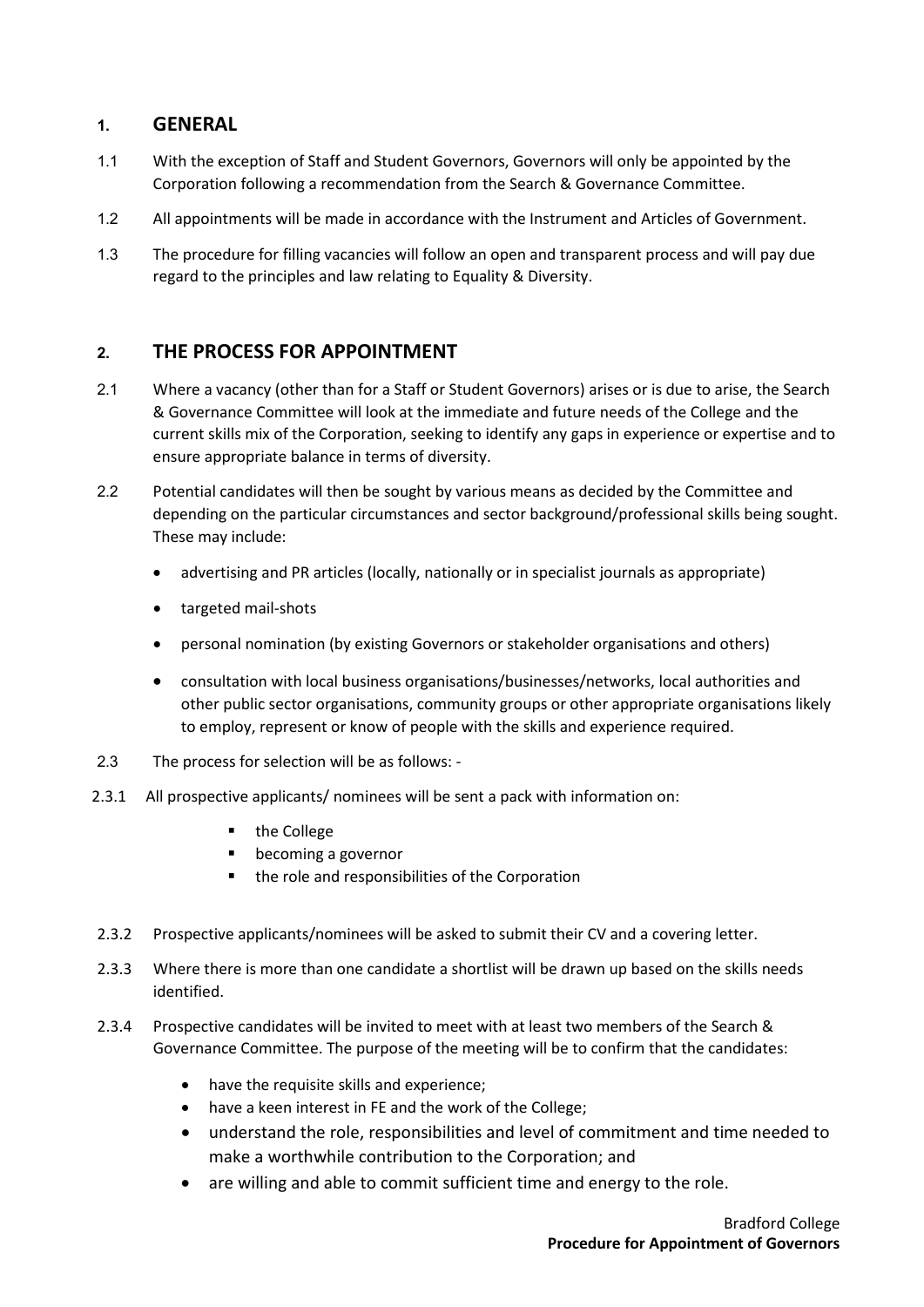- 2.3.5 A report will be made to the other members of the Search & Governance Committee, and a recommendation from the Search & Governance Committee will be put to the following Corporation meeting.
- 2.3.6 If the Corporation makes the appointment after considering the advice and recommendation of the Search & Governance Committee, it will then also appoint the new Governor to a Committee and consider a curriculum link area. Full induction training will be provided to all new Governors and a buddy will be identified.
- 2.3.7 The Clerk, with the permission of those concerned, will maintain a database of interested individuals with view to matching them with a suitable vacancy at an appropriate time.

#### **3. RE-APPOINTMENTS**

- 3.1 With the exception of the CEO, Governors will usually be appointed for a four- year term and will be eligible for re-appointment for an additional four- year term.
- 3.2 At least six months before the term of office of a Governor is due to expire, the Search & Governance Committee will consider whether or not to re-appoint. Re-appointment will not be automatic. The Search & Governance Committee will consider each term of office a Governor serves on its merits recognising, on the one hand, the value of experienced and trained Governors and, on the other, the benefits of regular refreshment of the membership of the Board. The meeting will take place in sufficient time for the Committee to report to the Corporation at the last meeting before the Governor's term of office expires.
- 3.3 Where the Governor concerned is a member of the Search & Governance Committee they will withdraw from the meeting and take no part in the discussion or voting in relation to their future membership of the Corporation.
- 3.4 The Clerk will ascertain in advance of the meeting whether or not the Governor in question is willing to be appointed for a further term. If the Governor is not so willing, a vacancy arises and will be dealt with under section 2 of this Procedure (above).
- 3.5 The Search & Governance Committee will consider whether or not to recommend to the Corporation that the Governor be appointed for a further term of office considering factors including:
	- the value and relevance of the Governor's skills, knowledge and experience to the work of the Corporation.
	- whether it would be appropriate to refresh the range of skills and experience available to the Corporation.
	- the Governor's contribution and commitment to the College and to the work of the Corporation (including membership of committees, offices held and attendance record)
	- participation in Governor training and development events
	- the length of the Governor's previous service. (See para 3.1).
- 3.6 A Governor's term of office will expire automatically unless the Search & Governance Committee decides to recommend a further appointment and the Corporation accepts the recommendation. The Clerk will advise the member of the Committee's decision.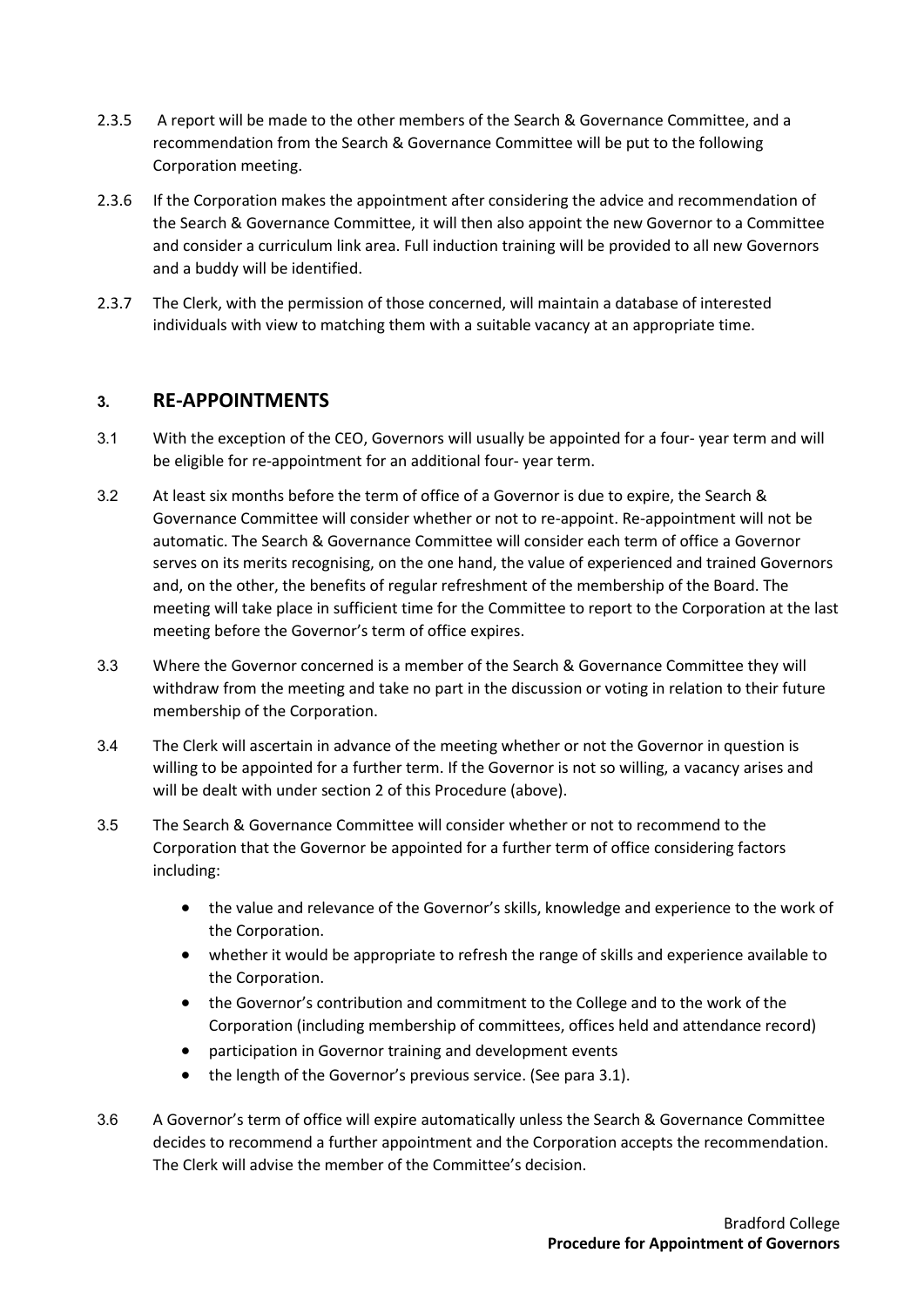# **4. APPOINTMENT OF STAFF GOVERNORS**

- 4.1 When the term of office of a Staff Governor is nearing expiry or a vacancy arises for any other reason the Clerk will seek expressions of interest from members of staff (both full-time and parttime) in either the academic staff or no-academic staff categories, whichever applies.
- 4.2 If there is only one nominee, that person's name will be put forward to the Corporation which will appoint that nominee (provided that they are otherwise eligible for Corporation membership).
- 4.3 In the event of there being more than one nomination, a ballot will be held in which all members of staff (academic and support) will be entitled to vote.
- 4.4 The Clerk will determine and oversee the arrangements for the ballot. Nominees will be invited to produce a short statement in support of their candidature which will be circulated with the arrangements for the ballot.
- 4.5 After the closing date for the ballot, the Clerk will publish the name of the candidate elected for appointment. Subject to Instrument 3.6, the Clerk will ask the Corporation to confirm the appointment at its next meeting.

# **5. APPOINTMENT OF STUDENT GOVERNORS**

- 5.1 Nominations for Student Governors will be sought from the College Student's Union. In line with the Student's Union Constitution, there will usually be one student from Further Education and another from Higher Education.
- 5.2 Subject to Instrument 3.6, the Clerk will ask the Corporation to confirm the appointment at its next meeting.

## **6. ELIGIBILITY**

- 6.1 All new Governors will be required to sign a Statement of Eligibility on appointment. They will also be made aware of their responsibility to notify the Clerk if a change of circumstances affects their ability to continue in service at a future date
- 6.2 The following are ineligible to be appointed as Governors:
	- anyone under 18 years of age (except where appointed as a Student Governor)
	- anyone who is a member of staff of the College (other than as a Staff Governor or in their capacity as CEO)
	- full time students at the College (except in the case of Student Governors)
	- a person who is ineligible to serve as a Charity Trustee
	- a person where and for as long as the Corporation reasonably considers that there are genuine safeguarding concerns, a person shall be ineligible to be a governor
	- a person who fails the fit and proper persons test described at 6.4 below
	- the Clerk to the Corporation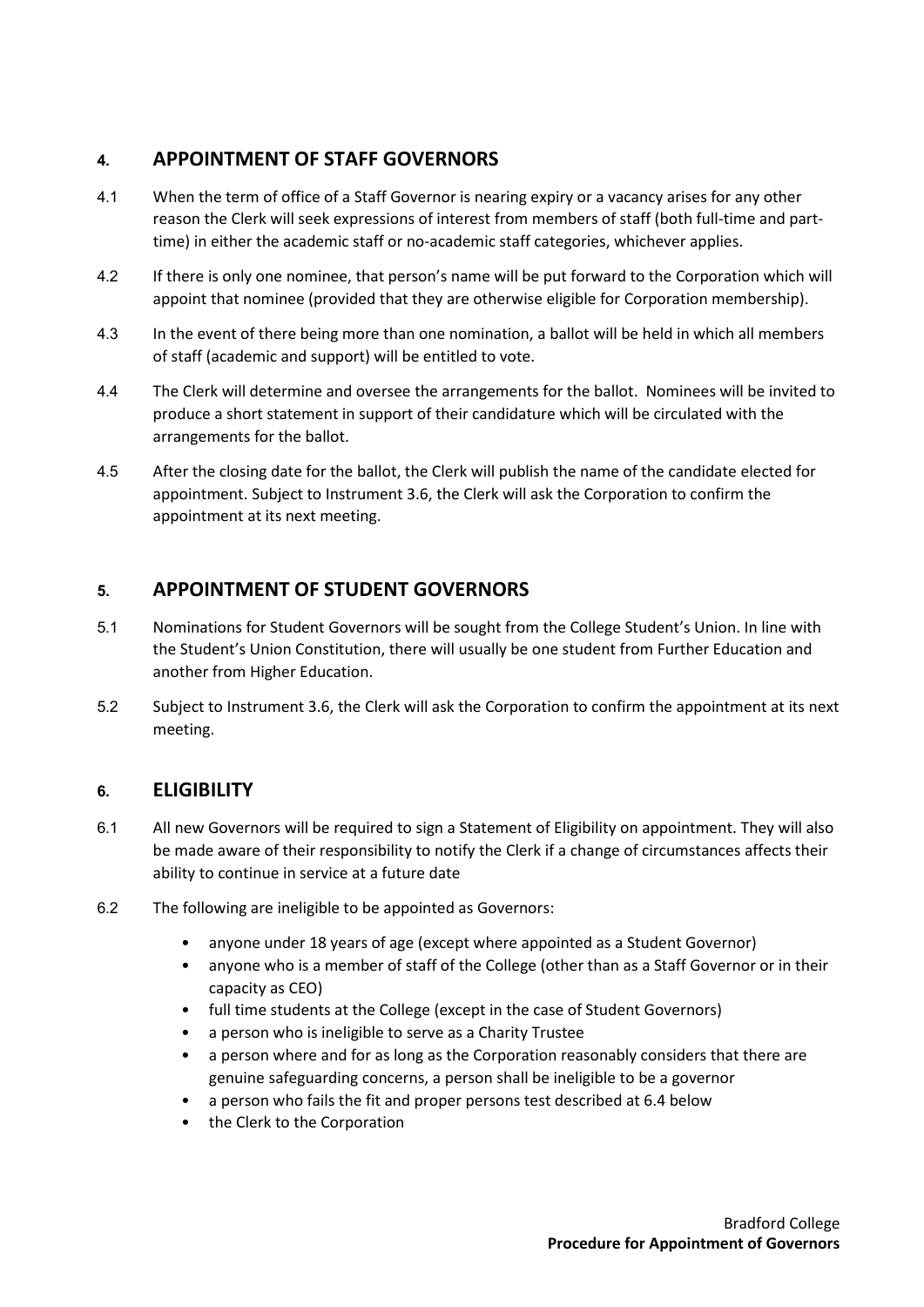- 6.3 Every member of the Corporation and its Committees is expected to adhere to the seven principles of public life, as recommended by the Nolan Committee's report "Standards in Public Life". In summary these are:
	- selflessness
	- integrity
	- objectivity
	- accountability
	- openness
	- honesty

 $\overline{a}$ 

- leadership.
- 6.4 In addition, and in accordance with both Governors' charity trustee status and the conditions of registration with The Office for Students, the Higher Education regulator, there is also a requirement for Governors to declare that they meet the requirements of a Fit and Proper Person.

The Office for Students defines a fit and proper person as follows:

A fit and proper person:

- is of good character
- has the qualifications, competence, skills and experience that are necessary for their role
- is able by reason of their health, after reasonable adjustments are made, to properly perform the tasks of the office or position for which they are appointed
- has not been responsible for, been privy to, contributed to, or facilitated any serious misconduct or mismanagement (whether unlawful or not) in their employment or in the conduct of any entity with which they are or have been associated.

The Office for Students provides the following indicators that a person may not be a fit and proper person:

- disqualification from acting as a company director, or from acting as a charity trustee, as set out in the Company Directors Disqualification Act 1986 or the Charities Act 2011
- conviction of a criminal offence anywhere in the world<sup>[1](#page-4-0)</sup>
- subject of any adverse finding in civil proceedings, where relevant, including, but not limited to bankruptcy or equivalent proceedings (in the last three years)
- subject of any adverse findings in any disciplinary proceedings by any regulatory authorities or professional bodies
- involvement in any abuse of the tax systems
- involvement with any entity that has been refused registration to carry out a trade or has had that registration terminated

<span id="page-4-0"></span><sup>&</sup>lt;sup>1</sup> The OfS regulations state the OfS would not expect individuals to disclose matters that are 'spent' under the Rehabilitation of Offenders Act 1974, but they may do so if they wish. Particular consideration will be given by the OfS to offences of dishonesty, fraud, financial crime or an offence under legislation relating to higher education, further education and charities, whether or not in the UK.